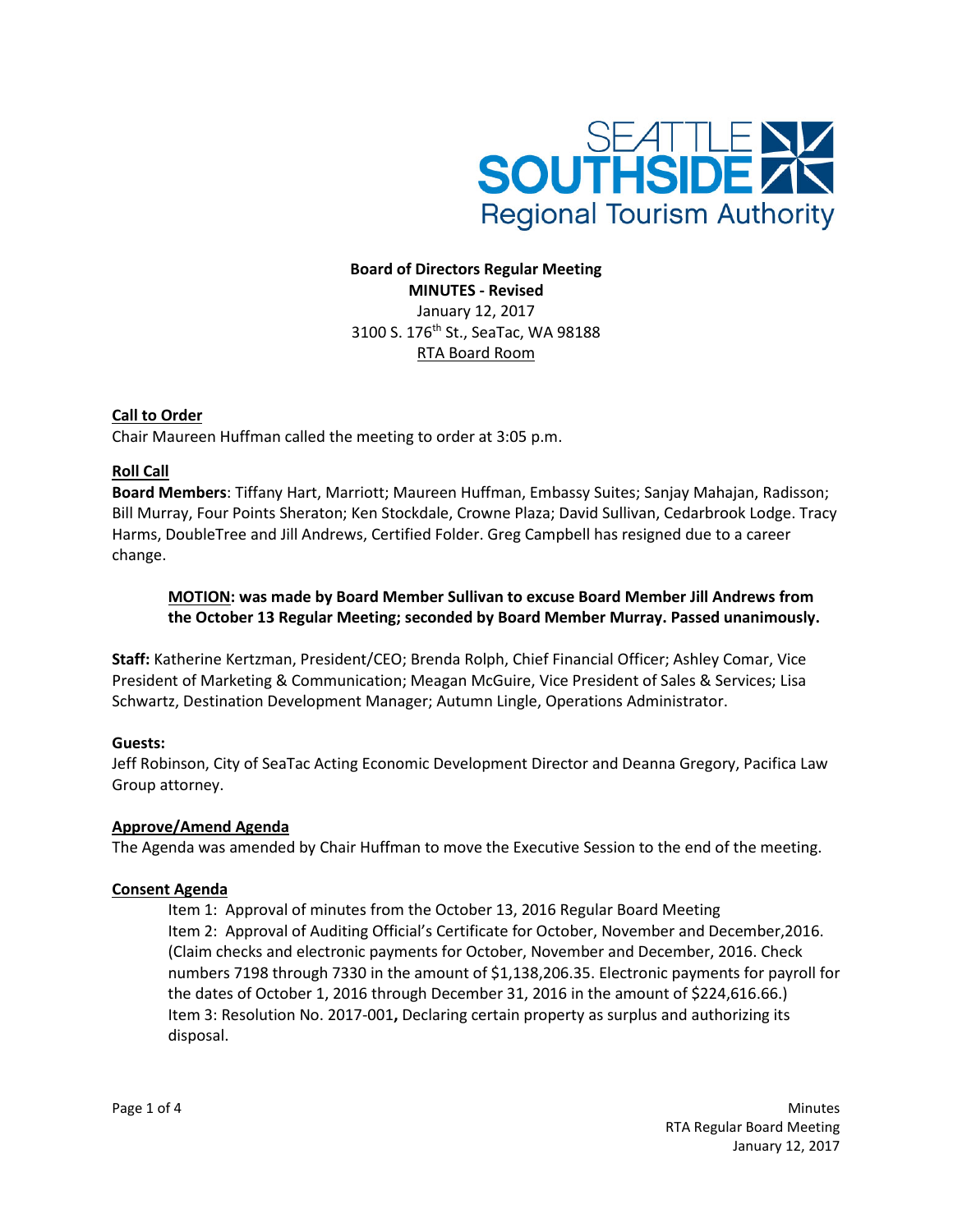**MOTION: was made by Board Member Murray to approve Consent Agenda item 1 through 3; seconded by Board Member Stockdale. Passed unanimously.**

### **Financial Report**

CFO Rolph provided a financial update explaining revenues, expenditures and changes in net position. She further noted that the audit went smoothly and the final report is expected by the end of Jan. 2017. Staff anticipates receiving NO findings.

### **2017 Detailed Operating Budget**

President/CEO Kertzman gave a PowerPoint presentation regarding the operating budget. The presentation included a series of core organizational metrics by peer comparison through data drawn from a DMAI Financial Benchmark Study.

**MOTION #2017-001: was made by Board Member Hart to approve Resolution No. 2017-002, the Seattle Southside RTA 2017 Detailed Operating Budget; seconded by Board Member Stockdale. Passed unanimously.**

### **Sales & Marketing Committee**

Discussion of Seattle Southside RTA 2017 Workplan was led by Committee Co-Chair Sullivan. **MOTION #2017-002: was made by Board Member Stockdale to approve Resolution No. 2017- 003, Seattle Southside RTA 2017 Work Plan, Media Plan & Sales Plan; seconded by Board Member Sullivan. Passed unanimously.**

Approval of the following media expenditures within the RTA 2017 Media Plan that exceed the President/CEO signing authority of \$50,000:

- Managed DSP: \$205,000
- Adara: \$77,116
- Pandora: \$105,000
- AAA Journey: \$58,794
- Google (SEM): \$200,000

**MOTION #2017-003: was made by Board Member Murray to approve the RTA 2017 Media Plan expenditures on Addendum A of the 2017 workplan that exceed the President/CEO's signing authority of \$50,000; seconded by Board Member Andrews. Passed unanimously.**

Discussion of GreenRubino 2017 Statement of Work

Vice President of MarCom Comar, provided an explanation as to the monetary amount for the Green Rubino Statement of Work and that the website is due to launch in May 2017.

**MOTION #2017-004: was made by Board Member Mahajan to approve the 2017 GreenRubino Statement of Work, second year of the original 3-year contract #2015-018, in the amount of \$410,855 for GreenRubino Professional Services, \$1,005,640. for Media Plan Addendum A, and a not to exceed \$200,000 for 3rd party expenses for a total of \$1,616,495; seconded by Board Member Stockdale. Passed unanimously.**

Journal Graphics – Printing Visitors and Dining Guide

Vice President of MarCom Comar stated that efforts were made to find other vendors, but this is a sole source provider.

**MOTION #2017-005**: **was made by Board Member Sullivan to approve a contract with Journal Graphics to print the 2017 Visitors and Dining Guide for a total not to exceed amount of**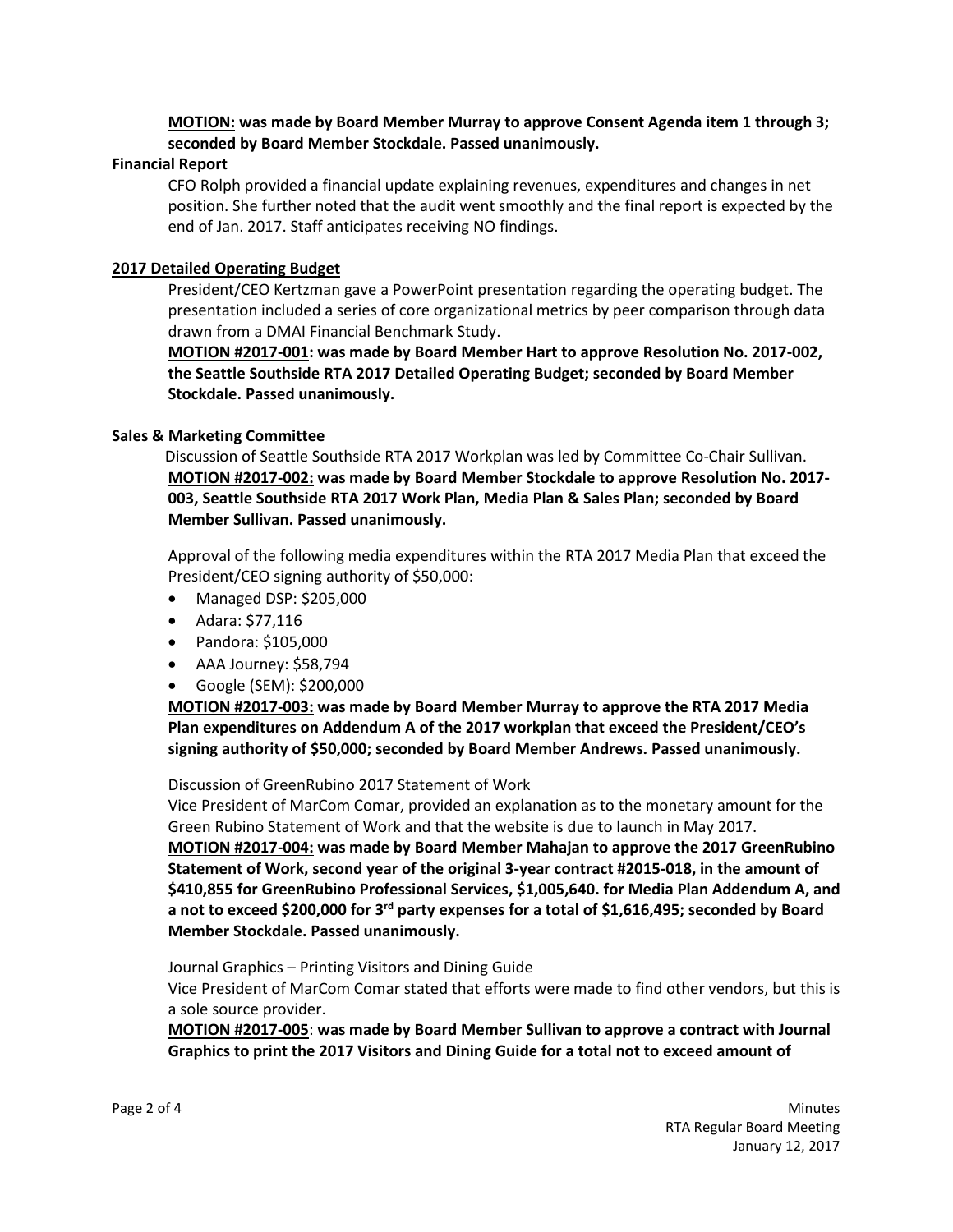## **\$80,000; seconded by Board Member Murray. Board Member Andrews abstained from voting due to conflict of interest. Passed 7-0-1.**

### MarCom Update

Vice President of MarCom Comar gave an update to the Board. Topics included advertisements, Specific URL for tracking, video and use of banner ads.

### Sales & Services Update

Vice President of Sales & Services McGuire noted that the Q4 Sales Meeting was attended by 20 Hoteliers. 2017 sales plan, Meeting Max and statistics were reviewed. An overview of Extranet and its benefits were summarized.

#### **President's Report**

### Pridestaff

President/CEO Kertzman noted the need and reasons for nonpermanent staff. **MOTION #2017-006: was made by Board Member Mahajan to authorize President/CEO to execute a multi-year service agreement with Pridestaff in an amount not to exceed \$75,000 annually without Board approval**; **seconded by Board Member Stockdale. Passed unanimously.**

#### Simpleview Service Agreements

**MOTION #2017-007: was made by Board Member Andrews to authorize President/CEO to execute multiple service agreements with Simpleview, such as CRM, Web License, Dashboard and Training, not to exceed \$120,000 in 2017 without Board approval; seconded by Board Member Murray. Passed unanimously.**

#### Seattle Express

Vice President of Sales & Services McGuire stated that the service has a new owner and this is the first increase in seven years. There was mention of vehicle wrapping for marketing. **MOTION #2017-008: was made by Board Member Sullivan to authorize President/CEO to execute a 12-month contract with the new ownership of Seattle Express in the increased amount of \$144,000; seconded by Board Member Stockdale. Passed unanimously.**

#### Destination Development Update

Destination Development Manager Lisa Schwartz gave an update of the Destination Development strategies and tactics with a PowerPoint.

#### **Other Business**

Board Member Stockdale inquired as to when the 2017 Light Rail tickets would be available? Vice President of Sales & Services McGuire responded that Sound Transit stated they would arrive within the next week or two.

### **Executive Session**

Chair Huffman called an Executive Session at 4:15 pm to discuss RCW 42.30.110 (1)(g) to review the performance of a public employee. At 4:20pm it was extended 5 minutes. Executive Session